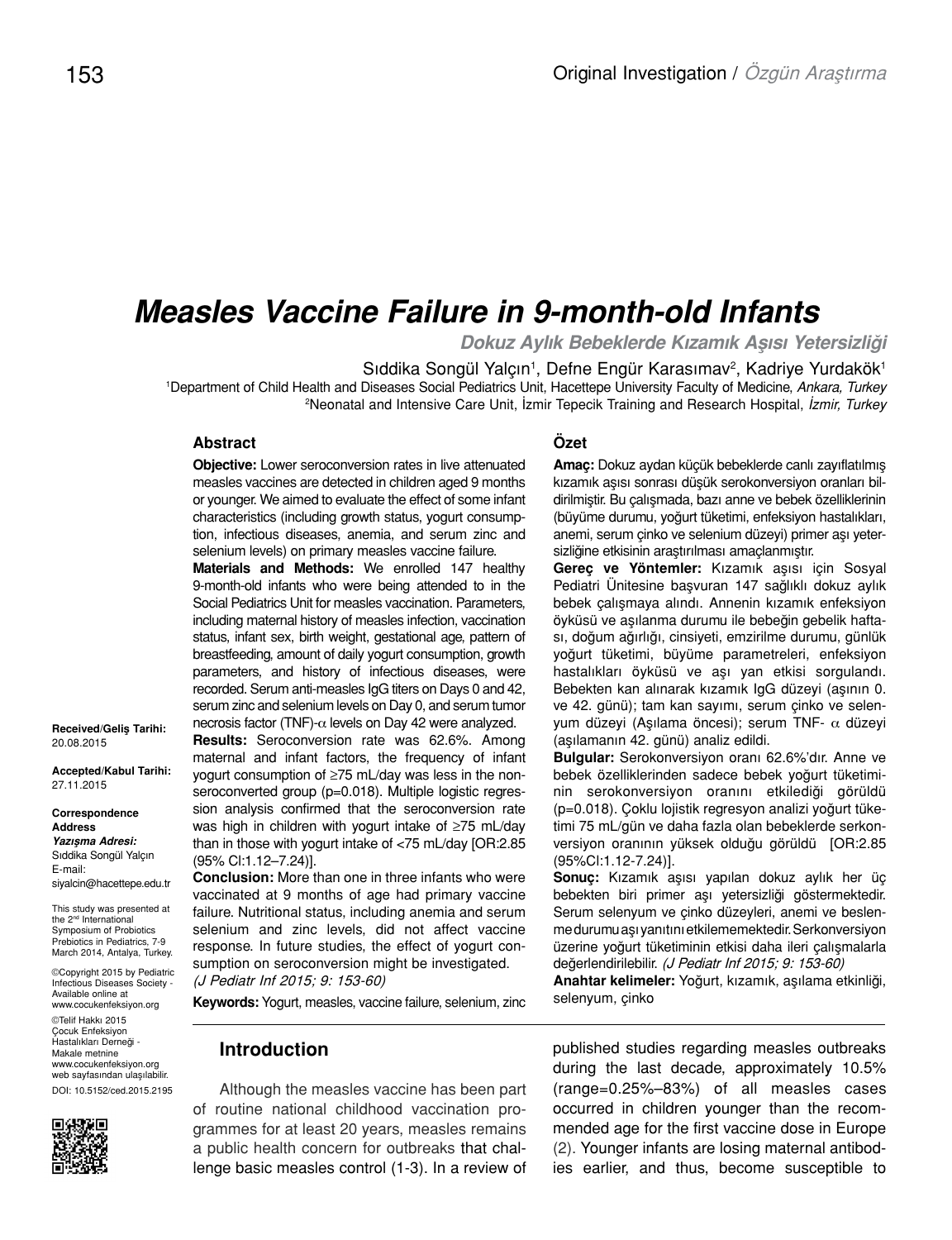measles before routine immunization at 12 months of age in developed countries (3, 4). As a result of this shift, the risk of measles mortality among infants remains high in countries with ongoing transmission, and thus, the measles vaccine should be administered at 9 months of age (5). In some countries, vaccination of infants as young as 6 months is recommended during outbreaks to reduce the burden of the disease. However, studies indicate low measles specific humoral immunity, both neutralizing antibody titers and avidity, in young infants who are immunized even in the absence of passive antibodies. The barriers of earlier vaccination have been the presence of maternal antibodies and dysmaturity of the neonatal immunological system (2). These limitations are age dependent and appear to mature around 9 months (4). In several studies, with respect to the response to live attenuated measles vaccines, lower seroconversion rates were observed in children at 9 months of age or younger than in those at 12 months (2). Primary vaccine failure, which has been mainly attributed to suboptimal humoral immune responses to the measles vaccine, is the major source of vaccine failure (1). Approaches to eradicate measles should include the management of primary vaccine failure.

Some factors might influence vaccine efficacy, including host factors, such as age at immunization, presence of passive antibody, infectious diseases, nutritional status, and vaccine-specific issues (1, 4, 6-9). There are some controversial studies regarding the nutritional status or presence of illnesses on immune response (7, 8, 10-15). Micronutrients, including zinc and/or selenium, have important roles in the function of the immune system (16, 17) because they have been demonstrated to be improved in zinc- and/or selenium-deficient populations who have been administered supplements. However, there are limited studies regarding the effect of zinc and selenium levels on antibody responses to vaccines (11, 16-18).

A number of studies have demonstrated that some pro- and prebiotic formulations reduce the risk and in some cases, the duration or severity of infections. In addition, consuming some probiotic strains may enhance vaccine responses in children (19-23), adults (24-28), and elderly (29), although evidence is not entirely consistent (30, 31). Youngster et al. (23) found that infants (8–10 months old) who were administered probiotics as a powder [*Lactobacillus acidophilus* ATCC4356, *Bifidobacterium bifidum* DSMZ20082, *B*. *longum* ATCC157078, and *B*. *infantis* ATCC15697 (Altman Probiotic Kid Powder)] for 5 months, starting 2 months prior to the mumps, measles, rubella, and varicella vaccination, had more frequently protective IgG antibody titers at 3 months post-vaccination compared with infants in the placebo group. Vaccinespecific IgA titer to an oral poliovirus vaccine was

increased after consuming yogurt-containing LGG and *L*. *paracasei* ssp*. paracasei* during a 5-week intervention, with the live attenuated poliomyelitis vaccine being administered on Day 8 (24). Conventional commercially available "yogurt", which is a fermented milk product by *L*. *bulgaricus* and *S*. *thermophilus*, is the main component of complementary food in infants in Turkey (32). Daily yogurt intake has been reported to have some stimulating effects on immune functions (33, 34). However, there is no published study regarding the effect of yogurt consumption on the measles vaccine failure.

Infants, aged 9 months, are high-risk groups for the measles vaccine failure and any intervention which support appropriate infant growth and improve immune status evaluated. If some causes of vaccine failure are determined, efforts could be made to overcome some of the obstacles that are associated with immunizing young infants during outbreaks. We have planned this study to evaluate the role of some maternal and infant factors (including breastfeeding, dietary yogurt intake, growth status, infectious diseases, anemia, and serum zinc and selenium levels) on primary vaccine failure, which is an important problem for measles eradication. In addition, we investigated the effect of seroconversion on serum tumor necrosis factor (TNF)- $\alpha$  levels.

## **Material and Methods**

**Study Participants:** Healthy 9-month-old infants who were being attended to in the Children's Hospital Social Pediatrics Unit for measles vaccination were enrolled. Infants were excluded if they had a history of allergic or other reactions to any previous vaccination; had a history of epilepsy or immunodeficiency; used chronic drug therapy; or were administered immunosuppressive therapy or blood products or immunoglobulins at 3 months before enrolment. A total of 147 infants of voluntary parents were suitable for the enrolment criteria.

This study was approved by the Ethical Committee (LUT 05/21).

**Enrolment visit:** After acquiring informed consent, some characteristics of mothers (vaccination status and history of measles infection) and infants (sex, gestational age, birth weight, duration of total and exclusive breastfeeding, and weight and height on admission) were obtained with a questionnaire at enrolment. On Day 0, pre-vaccination blood sample was drawn. Then, one dose of live attenuated measles vaccine (EU 2415, Edmonston-Zagreb strain, Serum Institute of India, Hadapsar, India) was subcutaneously administered in a volume of 0.5 mL in the left upper arm. Follow-up forms, including temperature record, any event, and yogurt consumption, were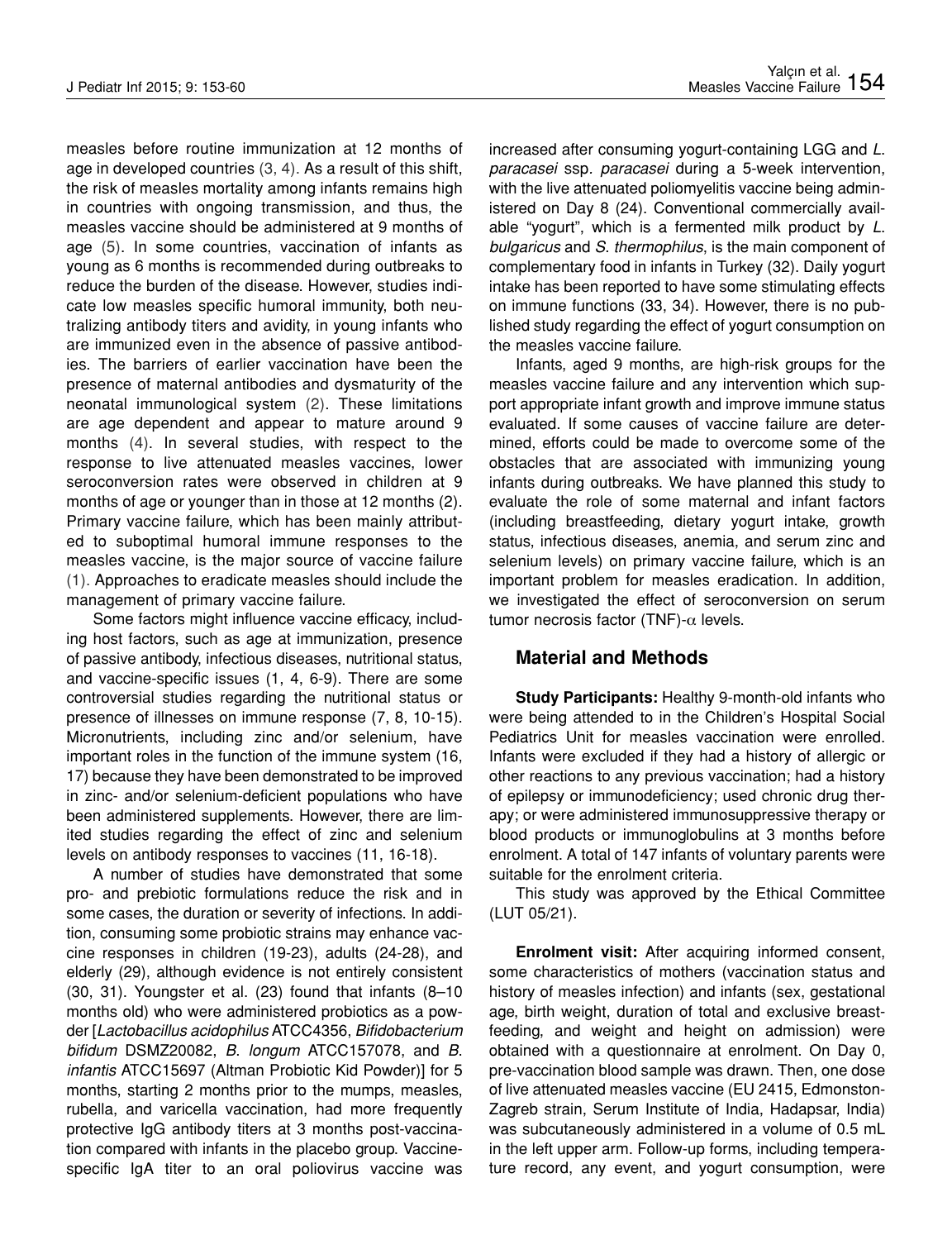provided to parents. Daily yogurt consumption was measured using a glass (200 mL).

**Day 0–15:** Safety and reactogenicity were assessed for 15 days with daily completion of the follow-up forms by parents/guardians. Subjects were monitored for immediate reactions in the first 30 min following vaccine injection. Parents/guardians recorded the occurrence, intensity, and duration of solicited injection site (tenderness, redness, and swelling) for the first 4 days post-vaccination and the systemic (fever, vomiting, drowsiness, appetite lost, irritability, rash, coryza, diarrhea) reactions occurring on the day of vaccination and after 15 days. The presence of fever was confirmed by an axillary temperature reading. Intensity of solicited local reactions and fever was graded on a 0–3 scale. Ratings were given as follows: for tenderness, grade 1 (injection site pain), 2 (painful on moving), and 3 (spontaneously painful and/or preventing normal activity); for redness/swelling, grade 1 (diameter, <20 mm), 2 (diameter, 20–50 mm), and 3 (diameter, >50 mm); and for fever, grade 1 (37.5–38 $^{\circ}$ C), 2 (38–39 $^{\circ}$ C), and 3 (>39°C). The occurrence of any other unsolicited event was noted. Additionally, they were asked to record any events and intercurrent illness, which required medical attention, occurring up to 30 days post-vaccination. Information was recorded in the follow-up forms for each subject.

**Post-vaccination visit:** Infants were controlled on Day 42 post-vaccination. Dietary intake of daily yogurt, breastfeeding status, and any history of infectious diseases were recorded since Day 0. Weight and height were measured again, and the second set of blood samples was collected.

**Anthropometric measurement:** The percentiles of the median of weight-for-age, weight-for-height, and height-for-age were calculated from the World Health Organization Multicentre Growth Reference Study (35).

**Yogurt intake:** Infants can be administered yogurt from 6 months of age as a part of complementary food. Stomach size of a 9-month-old infant is 150–200 mL, and an infant should consume a meal containing diary products, vegetable, meat, and cereals at the same time (36). A portion of dairy may be a pot or 150 g of yogurt. Therefore, half the portion was taken as the cutoff point.

**Serological assessment and methods:** Blood samples for serological assessment were collected from all subjects before vaccination (Day 0) and 42 days postvaccination (Day 42). Pre-vaccination blood samples were collected for determining complete blood count and serum zinc, selenium, and anti-measles IgG levels. Postvaccination blood samples were collected for determining TNF- $\alpha$  and anti-measles IgG levels on Day 42. Complete blood count [hemoglobin (Hb) level, mean corpuscular volume (MCV), red cell distribution width (RDW), and leucocyte counts] was measured using a cell counter (CoulterSTKS, Lion) from EDTA-containing tubes. Other blood samples were centrifuged, and serum samples were separated and stored at -20°C until measurement. Zinc levels were determined using the atomic absorption spectrophotometer Varian Techtron model 1200 (Varian Techtron, Melbourne, Vic., Australia), and selenium levels were analyzed using the fluorometric procedure that was defined by Lalonde et al. (37). Measles-specific IgG antibody levels in both samples were measured by enzyme-linked immunosorbent assay (ELISA) using a quantitative commercial kit (Euroimmun Anti-measles ELISA IgG; Luebeck, Germany) according to the manufacturer's protocol. Seroconversion was defined as the appearance of detectable antibody levels in the serum of subjects who were seronegative before vaccination. Seroboosting was defined as a four-fold increase in ELISA titers of individuals who were seropositive before vaccination. Serum TNF- $\alpha$  level was measured with a TNF- $\alpha$  ELISA kit (TNF- $\alpha$ ELISA IM1121 Immunotech, Beckman Coulter Company; Marseile Cedex, France) according to the manufacture's protocol at the Hospital of Hacettepe University, Laboratory of Biochemistry.

#### **Statistical analysis**

Statistical analysis was performed using IBM® SPSS® Statistics for Windows 21.0 (SPSS Inc.; Chicago, IL, USA). The normality of data distribution was checked using the Kolmogrov–Smirnov test. The independent samples t test or Mann-Whitney U test for skewed data was used to compare the differences between nonseroconverted group (NSG) and seroconverted group (SG). Categorical analysis was performed by the  $\chi^2$  or Fisher's exact test, as appropriate. Multiple logistic regression analysis (method=backward stepwise) was used to determine independent predictors of seroconversion. Hosmer– Lemeshow goodness of fit statistics was used to assess the model fit. A p value of <0.05 was considered to be statistically significant result.

## **Results**

The persistence of passive antibodies was detected in three (2.0%) cases on Day 0. Of these three cases, one case had a similar antibody titer in the second sera, and two cases had an antibody titer below the detectable value. Of all cases, 62.6% of infants were seroconverted on Day 42; there were 55 infants in the NSG group and 92 infants in the SG group.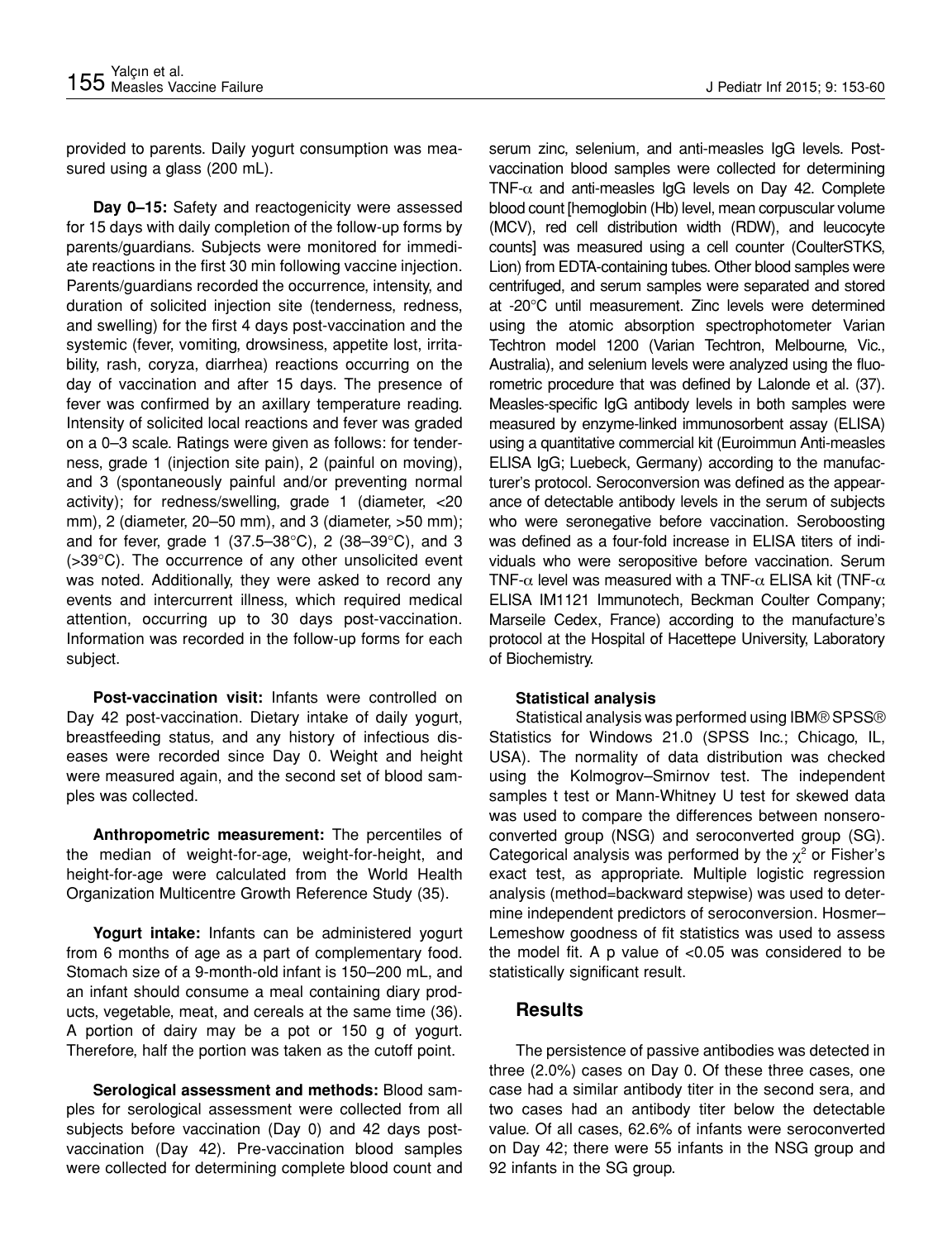There was no difference in birth weight between the groups (3093±648 g in NSG, 3216±591 g for SG; p=0.242). The two groups were similar for maternal history of measles vaccination and illness, infant sex, low birth weight, breastfeeding status (exclusive breastfeeding duration and current breastfeeding status), infant's history for infectious diseases, and anthropometric measurement (Table 1). The frequencies of malnourished cases according to height-for-age and weight-for-age

were similar between the groups. There were no cases with <75% of the median weight-for-age.

Hb level, leucocyte count, and serum zinc and selenium levels did not differ between the groups. There were no differences in the frequencies of anemia (Hb<11 g/dL) and low selenium and zinc levels between the groups (Table 2).

The frequencies of antipyretic use, local tenderness, irritability, fever, coryza, and rashes between Days 0 and 15 were similar between the groups (Table 3). Postvaccination, 10 infants had upper respiratory tract infec-

**Table 1.** Baseline characteristics of cases according to vaccine response, n (%)

|                                                                     | Non seroconverted | Seroconverted  | p     |
|---------------------------------------------------------------------|-------------------|----------------|-------|
| n                                                                   | 55                | 92             |       |
| Maternal history for measles vaccination                            | 31(56.4)          | 50 (54.3)      | 0.812 |
| Maternal history for measles infection                              | 27(49.0)          | 39 (42.3)      | 0.429 |
| Infant Characteristics                                              |                   |                |       |
| Sex, Male                                                           | 33(60.0)          | 49 (53.3)      | 0.426 |
| Gestational age <37 week                                            | 7(12.7)           | 10(10.9)       | 0.733 |
| Birth weight <2500 g                                                | 8(14.5)           | 8(8.1)         | 0.270 |
| Exclusive breastfed $\geq 6$ mo                                     | 29(52.7)          | 47 (50.1)      | 0.847 |
| Breastfeeding at 9 mo                                               | 43 (78.2)         | 64 (69.6)      | 0.256 |
| History of infectious diseases during last month before vaccination | 12(21.8)          | 23(25.0)       | 0.661 |
| Height at 9 mo, cm <sup>*</sup>                                     | $72.3 \pm 3.0$    | $72.5 \pm 2.6$ | 0.770 |
| $<90\%$ of the median height for age, n (%)                         | 3(5.5)            | 3(3.3)         | 0.672 |
| Weight at 9 mo, g <sup>*</sup>                                      | 9038±1029         | 9162±1077      | 0.495 |
| $<90\%$ of the median weight for age, n $(\%)$                      | 6(10.9)           | 11(12.0)       | 0.848 |
| *mean±SD                                                            |                   |                |       |
| SD: standard deviation                                              |                   |                |       |

**Table 2.** Blood parameters of infants on Day 0 according to vaccine response, mean±SD

|                            | Non seroconverted | Seroconverted    | p     |
|----------------------------|-------------------|------------------|-------|
| Blood count                |                   |                  |       |
| Available sample, n        | 53                | 88               |       |
| Hemoglobin, g/dL           | $11.0 \pm 0.8$    | $11.1 \pm 1.0$   | 0.808 |
| Hemoglobin<11 g/dL, n (%)  | 21(39.6)          | 32(36.3)         | 0.699 |
| MCV<70 fL, n (%)           | 5(9.4)            | 14 (15.9)        | 0.275 |
| RDW≥14.5%, n (%)           | 17(32.1)          | 34(38.6)         | 0.432 |
| Leucocytes/mm <sup>3</sup> | 10766±2591        | 11242±3078       | 0.348 |
| Serum selenium levels      |                   |                  |       |
| Available sample, n        | 44                | 84               |       |
| Mean levels, µg/L          | $58.2 \pm 10.1$   | $57.7 \pm 10.5$  | 0.787 |
| Levels<50 µg/L, n (%)      | 9(25.5)           | 19 (22.6)        | 0.778 |
| Serum zinc levels          |                   |                  |       |
| Available sample, n        | 33                | 58               |       |
| Mean levels, µg/dL         | 102.3±31.6        | $105.1 \pm 30.3$ | 0.677 |
| Levels<65 µg/dL, n (%)     | 2(6.1)            | 6(10.3)          | 0.488 |
| SD: standard deviation     |                   |                  |       |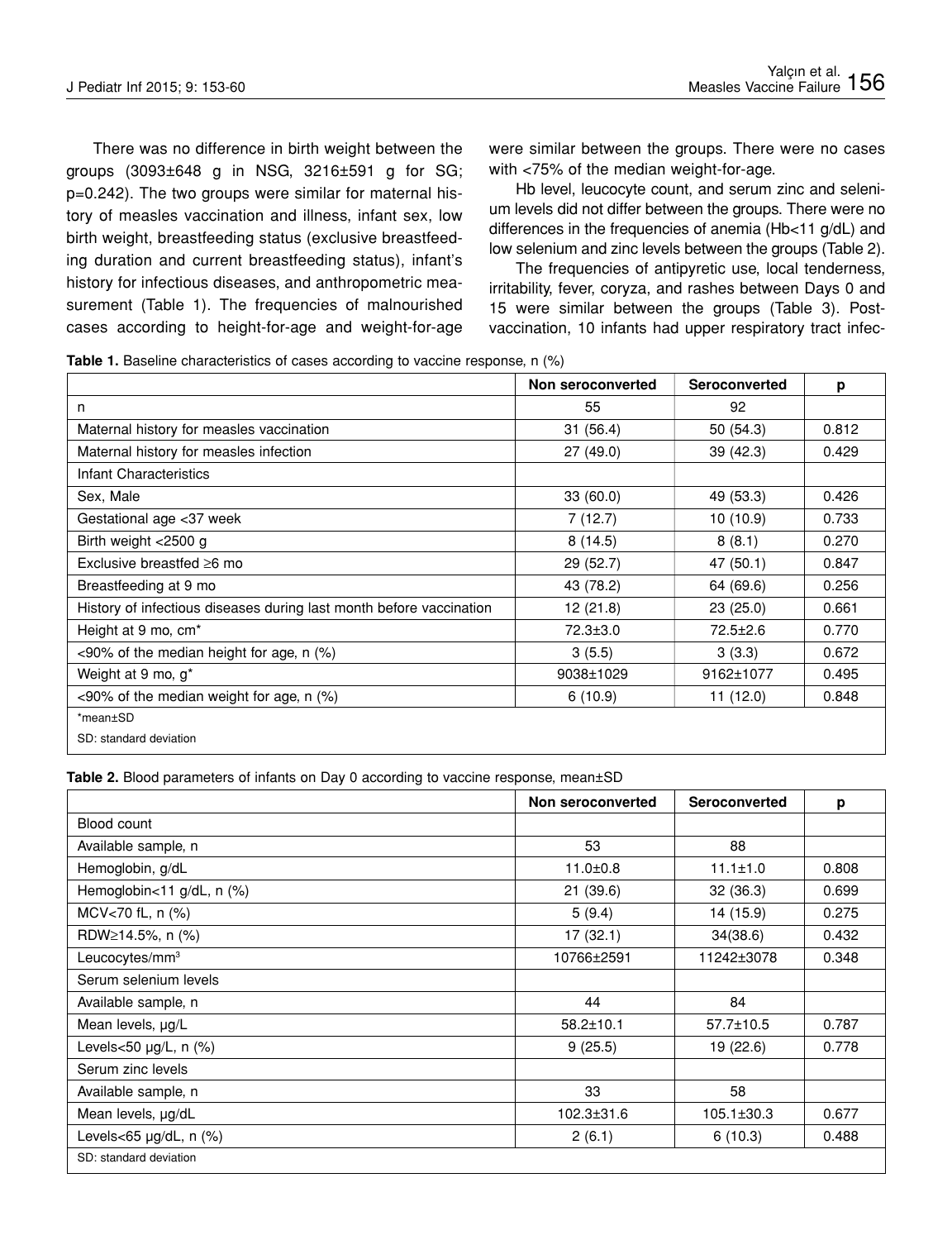|  | Table 3. Vaccine side effects and any infectious diseases following vaccination, n (%) |  |
|--|----------------------------------------------------------------------------------------|--|
|  |                                                                                        |  |

|                                         | Non seroconverted | Seroconverted | р     |
|-----------------------------------------|-------------------|---------------|-------|
| Vaccine side effects                    |                   |               |       |
| Local tenderness, Days 0-3              | 0(0.0)            | 2(2.2)        | 0.528 |
| Fever, Days 5-15                        | 10(18.2)          | 7(7.6)        | 0.052 |
| Irritability, Days 5-15                 | 23(41.8)          | 26(28.8)      | 0.092 |
| Coryza, Days 5-15                       | 12(21.8)          | 14 (15.2)     | 0.310 |
| Rash, Days 5-15                         | 3(5.5)            | 9(9.8)        | 0.536 |
| Any infectious disease post-vaccination | 3(5.5)            | 11(12)        | 0.194 |



**Figure 1.** Vaccine response according to yogurt consumption (p=0.018)

tion and four had acute gastroenteritis; there were no differences in the frequencies of infectious disease between the groups.

There were no differences between the groups with respect to weight gain between Days 0 and 42 (414±249 g for NSG and  $345\pm252$  g for SG,  $p=0.112$ ).

Daily mean (±SD) yogurt consumption was 114±71 g for NSG and 125±49 g for SG (p=0.307). However, the frequency of yogurt consumption of ≥75 ml/day was less in the NSG group than in the SG group (74.5 % and 90.2%, respectively; p=0.018; Figure 1).

Serum TNF- $\alpha$  levels were similar in both the groups on Day 42 [median (25p–75p); 28.3 pg/mL (19.3–37.6) for NSG, 28.3 pg/mL (14.5–44.7) for SG; p=0.940].

To identify predictors of seroconversion, we performed backward stepwise logistic regression analysis. From the factors, including maternal history of measles disease and measles vaccination, gestational age (≥37 vs. <37 week), gender (female vs. male), birthweight (≥2500 vs. <2500 g), weight for age (≥90 vs. <90% of median weight for age), infectious disease during last month (yes vs. no), Hb level (≥11 vs. <11 g/dL), infectious disease post-vaccination (yes vs. no), infant yogurt intake (≥75 vs. <75 mL/day), and current breastfeeding at 9 months of age (yes vs. no), multiple logistic regression

analysis confirmed that the seroconversion rate was high in children with yogurt intake of ≥75 mL/day than in those with yogurt intake of <75 mL/day [OR:2.85 (95% Cl:1.12– 7.24), p=0.027].

### **Discussion**

Primary vaccine failure at 9 months of age was 37.4%. Previous studies reported similar rates of 10%– 39% (9-11, 38-42).

Macro- and micronutrient deficiencies, including iron, zinc, and selenium, were supposed to have a role in maintaining an optimal immune response; however, previous studies did not demonstrate any association between malnutrition and immune response to the measles vaccine (7, 15-18, 43). Similarly, no effects of nutritional status and serum zinc and selenium levels on seroconversion to measles vaccination were observed in this study.

In our study, seroconverted cases more frequently consumed yogurt. This might be explained by the potential immune response by yogurt (33, 34, 44). Some studies reported an immune-enhancing effect following oral attenuated *Salmonella typhi* Ty21a vaccine, oral attenuated poliomyelitis vaccine, oral cholera vaccine, and attenuated influenza vaccine in adults who were treated with probiotics (24-30). There are also previous studies reporting an enhanced antibody response in infants who were treated with probiotics following hepatitis B vaccinations and *Haemophilus influenzae* type b and oral rhesushuman re-assortant rotavirus vaccine (19-21). In contrast, Pérez et al. (45) recently demonstrated that probiotic supplementation has no effect on antibody responses following diphtheria, tetanus, pertussis, and *H*. *influenzae*  type b and 23-valent pneumococcal vaccines in children of low socioeconomic status in Argentina. West et al. (22) reported some probiotic enhanced anti-diphtheria antibody titers only in infants who were breastfed for <6 months in that study when adjusted for breastfeeding duration. Recently, Youngster et al. (23) reported that there was no interference between probiotic supplementation and immune response of healthy infants to measles,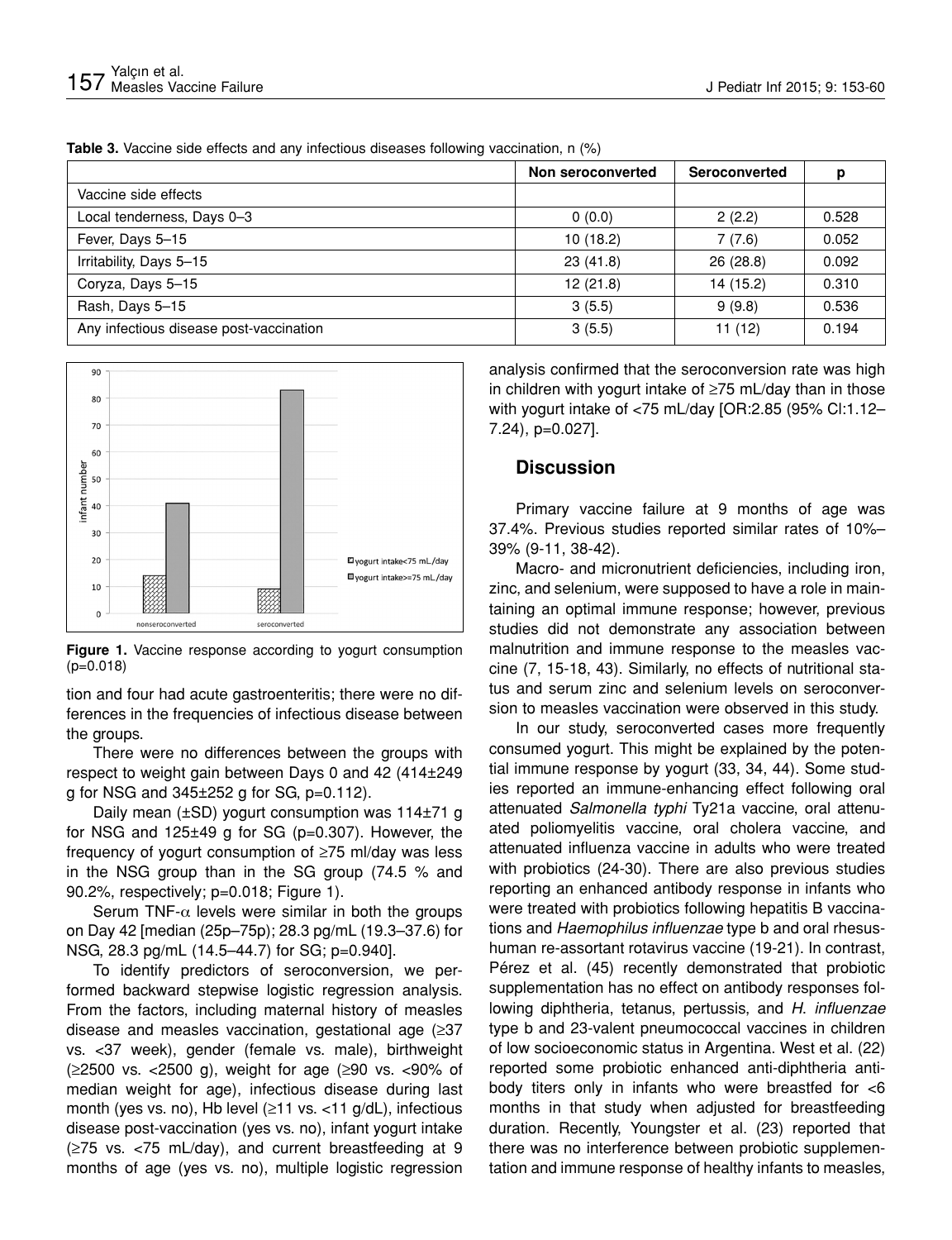mumps, rubella, and varicella vaccination; however, a trend towards a better antibody responses in the probiotic treatment group, with more infants reaching protective titers at 3 months post-immunization. Overall, some studies in infants demonstrate an increase in vaccine response, but this is not entirely consistent. It is too early to draw any conclusions regarding the potential influence of probiotics on the response to vaccination. However, commercial yogurt consumption for infants might improve not only vaccine response but also nutritional status. Randomized controlled studies with yogurt supplementation are required.

Measles immunization activates memory T cells with CD4- and CD8-positive subsets that produce cytokines, which are critical in the development and regulation of the entire immune response. Cell signaling of the T-helper 1 type favors cytokine production that governs cellular immunity, such as TNF- $\alpha$  (46). However, we found no differences in serum TNF- $\alpha$  levels between seroconverted and nonconverted cases. Further studies are necessary to detect differences *in vitro* cytokine production.

There are some limitations for this study. The best markers for viral vaccine efficacy are unclear. Vaccine efficacy was based on the identification of humoral immunity, but recent data suggest that T-cell immunity may be equal or more important. This study included yogurt consumption and breastfeeding status; other foods were not analyzed. However, yogurt is the main fermented food consumed by infants.

## **Conclusion**

In conclusion, more than one in three infants who were vaccinated at 9 months of age had primary vaccine failure. Nutritional status, including selenium and zinc levels, did not affect vaccine response. To the best of our knowledge, this is the first study to evaluate the possible role of yogurt on measles vaccine efficacy in infants aged 9 months. Yogurt consumption should be encouraged. In further studies, the effect of yogurt consumption on seroconversion could be investigated with other live vaccines.

**Ethics Committee Approval:** Ethics committee approval was received for this study from Hacettepe University Ethical Committee (LUT 05/21).

**Informed Consent:** Written informed consent was obtained from the patients who participated in this study.

**Peer-review:** Externally peer-reviewed.

**Author Contributions:** Concept - S.S.Y., D.K.; Design - S.S.Y., DK; Supervision - S.S.Y., K.Y.; Data Collection and/or Processing - D.K.; Analysis and/or Interpretation - S.S.Y., D.K.; Literature Review - S.S.Y., D.K.; Writing - S.S.Y.

**Conflict of Interest:** No conflict of interest was declared by the authors.

**Financial Disclosure:** Supported by Hacettepe University Scientific Research Unit (Project no: 05 T02 101 001/05 D01 101 001).

**Etik Komite Onayı:** Bu çalışma için Hacettepe Üniversitesi Etik Kurulu'ndan onay alınmıştır (LUT 05/21).

**Hasta Onamı:** Yazılı hasta onamı bu çalışmaya katılan hastalardan alınmıştır.

**Hakem Değerlendirmesi:** Dış bağımsız.

**Yazar Katkıları:** Fikir - S.S.Y., D.K.; Tasarım - S.S.Y., D.K.; Denetleme - S.S.Y., K.Y.; Veri Toplanması ve/veya İşlemesi - D.K.; Analiz ve/veya Yorum - S.S.Y., D.K.; Literatür Taraması - S.S.Y., D.K.; Yazıyı Yazan - S.S.Y.

**Çıkar Çatışması:** Yazarlar çıkar çatışması bildirmemişlerdir.

**Finansal Destek:** Hacettepe Üniversitesi Bilimsel Araştırmalar Birimi tarafından desteklenmiştir (Proje no: 05 T02 101 001/05 D01 101 001).

#### **References**

- 1. Centers for Disease Control and Prevention. Prevention of Measles, Rubella, Congenital Rubella Syndrome, and Mumps, 2013. MMWR 2013; 62(No. RR-4): 1-33.
- 2. Leuridan E, Sabbe M, Van Damme P. Measles outbreak in Europe: susceptibility of infants too young to be immunized. Vaccine 2012; 30: 5905-13. **[\[CrossRef](http://dx.doi.org/10.1016/j.vaccine.2012.07.035)]**
- 3. Takashima Y, Schluter WW, Mariano KML, et al. Progress toward measles elimination - Philippines, 1998-2014. MMWR Morb Mortal Wkly Rep 2015; 64: 357-62.
- 4. Gans HA. The status of live viral vaccination in early life. Vaccine 2013; 31: 2531-7. **[\[CrossRef](http://dx.doi.org/10.1016/j.vaccine.2012.09.043)]**
- 5. World Health Organization. WHO position on measles vaccines. Vaccine 2009; 27: 7219-21. **[\[CrossRef](http://dx.doi.org/10.1016/j.vaccine.2009.09.116)]**
- 6. Gans H, Yasukawa L, Rinki M, et al. Immune responses to measles and mumps vaccination of infants at 6, 9, and 12 months. J Infect Dis 2001; 184: 817-26. **[\[CrossRef](http://dx.doi.org/10.1086/323346)]**
- 7. Halsey NA, Boulos R, Mode F, et al. Response to measles vaccine in Haitian infants 6 to 12 months old. Influence of maternal antibodies, malnutrition, and concurrent illnesses. N Engl J Med 1985; 313: 544-9. **[\[CrossRef](http://dx.doi.org/10.1056/NEJM198508293130904)]**
- 8. Krober MS, Stracener CE, Bass JW. Decreased measles antibody response after measles-mumps-rubella vaccine in infants with colds. JAMA 1991; 265: 2095-6. **[\[CrossRef](http://dx.doi.org/10.1001/jama.1991.03460160073032)]**
- 9. Fowotade A, Okonko IO, Nwabuisi C, et al. Measles vaccine potency and sero-conversion rates among infants receiving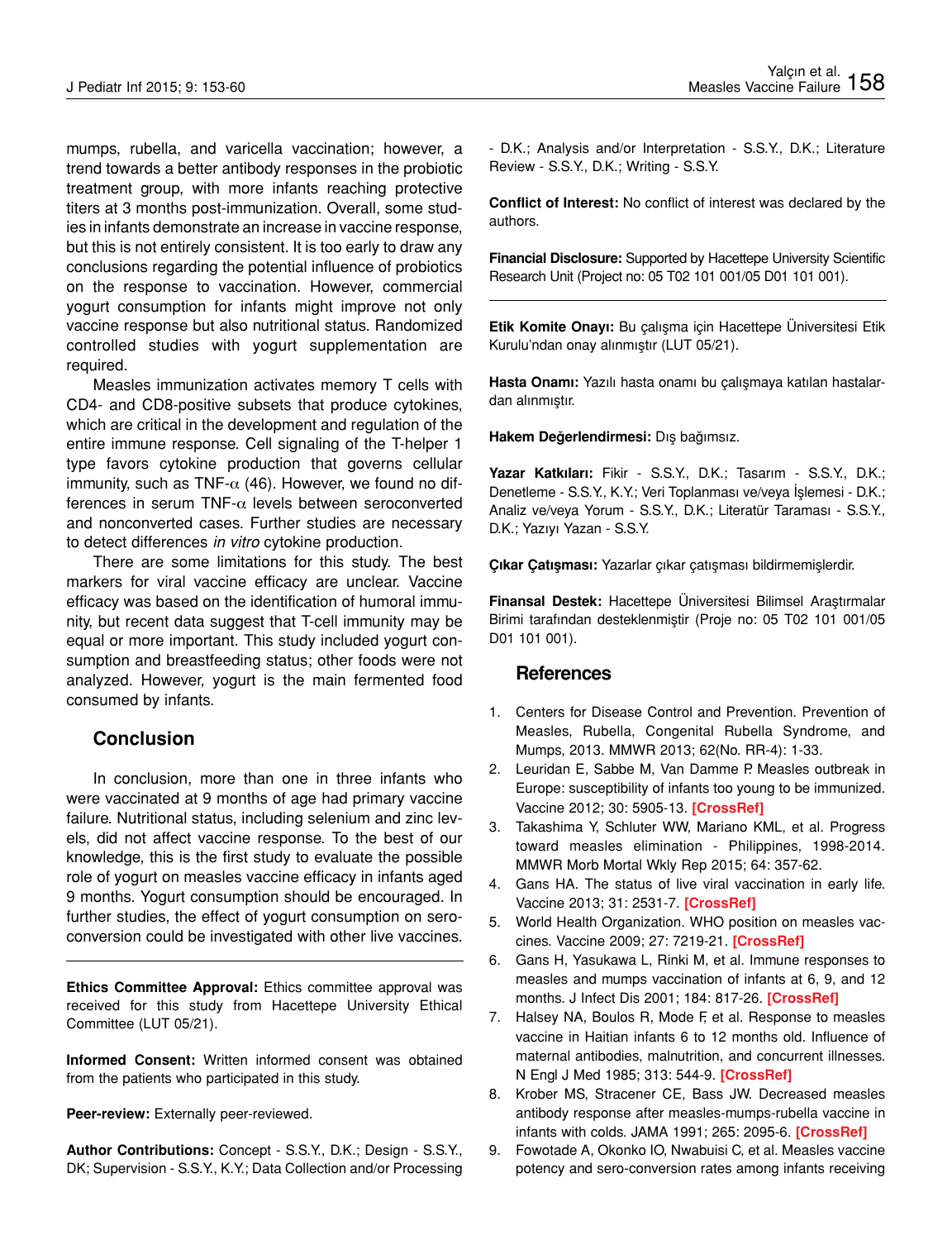measles immunization in Ilorin, Kwara State, Nigeria. J Immunoassay Immunochem 2015; 36: 195-209. **[\[CrossRef](http://dx.doi.org/10.1080/15321819.2014.920713)]**

- 10. Kizito D, Tweyongyere R, Namatovu A, et al. Factors affecting the infant antibody response to measles immunisation in Entebbe-Uganda. BMC Public Health 2013; 13: 619. **[\[CrossRef](http://dx.doi.org/10.1186/1471-2458-13-619)]**
- 11. Yalcin SS, Yurdakök K, Özalp I, et al. The effect of live measles vaccines on serum vitamin A levels in healthy children. Acta Paediatr Jpn 1998; 40: 345-9. **[[CrossRef\]](http://dx.doi.org/10.1111/j.1442-200X.1998.tb01945.x)**
- 12. Chandra RK. Reduced secretory antibody response to live attenuated measles and poliovirus vaccines in malnourished children. Br Med J 1975; 2: 583-5. **[[CrossRef\]](http://dx.doi.org/10.1136/bmj.2.5971.583)**
- 13. Cilla G, Peña B, Marimón JM, et al. Serologic response to measles-mumps-rubella vaccine among children with upper respiratory tract infection. Vaccine 1996; 14: 492-4. **[[CrossRef](http://dx.doi.org/10.1016/0264-410X(95)00234-R)]**
- 14. Kizito D, Tweyongyere R, Namatovu A, et al. Factors affecting the infant antibody response to measles immunisation in Entebbe-Uganda. BMC Public Health 2013; 13: 619. **[[CrossRef\]](http://dx.doi.org/10.1186/1471-2458-13-619)**
- 15. Moore SE, Goldblatt D, Bates CJ, et al. Impact of nutritional status on antibody responses to different vaccines in undernourished Gambian children. Acta Paediatr 2003; 92: 170-6. **[[CrossRef\]](http://dx.doi.org/10.1111/j.1651-2227.2003.tb00522.x)**
- 16. Broome CS, McArdle F, Kyle JA, et al. An increase in selenium intake improves immune function and poliovirus handling in adults with marginal selenium status. Am J Clin Nutr 2004; 80: 154-62.
- 17. Hoffmann PR, Berry MJ. The influence of selenium on immune responses. Mol Nutr Food Res 2008; 52: 1273-480. **[[CrossRef\]](http://dx.doi.org/10.1002/mnfr.200700330)**
- 18. Kreft B, Fischer A, Kruger S, et al. The impaired immune response to diphtheria vaccination in elderly chronic hemodialysis patients is related to zinc deficiency. Biogerontology 2000; 1: 61-6. **[\[CrossRef](http://dx.doi.org/10.1023/A:1010077622172)]**
- 19. Isolauri E, Joensuu J, Suomalainen H, et al. Improved immunogenicity of oral D x RRV reassortant rotavirus vaccine by Lactobacillus casei GG. Vaccine 1995; 13: 310-2. **[[CrossRef\]](http://dx.doi.org/10.1016/0264-410X(95)93319-5)**
- 20. Kukkonen K, Nieminen T, Poussa T, et al. Effect of probiotics on vaccine antibody responses in infancy--a randomized placebo-controlled double-blind trial. Pediatr Allergy Immunol 2006; 17: 416-21. **[\[CrossRef](http://dx.doi.org/10.1111/j.1399-3038.2006.00420.x)]**
- 21. Soh SE, Ong DQ, Gerez I, et al. Effect of probiotic supplementation in the first 6 months of life on specific antibody responses to infant Hepatitis B vaccination. Vaccine 2010; 28: 2577-9. **[\[CrossRef](http://dx.doi.org/10.1016/j.vaccine.2010.01.020)]**
- 22. West CE, Gothefors L, Granström M, et al. Effects of feeding probiotics during weaning on infections and antibody responses to diphtheria, tetanus and Hib vaccines. Pediatr Allergy Immunol 2008; 19: 53-60. **[\[CrossRef](http://dx.doi.org/10.1111/j.1399-3038.2007.00583.x)]**
- 23. Youngster I, Kozer E, Lazarovitch Z, et al. Probiotics and the immunological response to infant vaccinations: a prospective, placebo controlled pilot study. Arch Dis Child 2011; 96: 345-9. **[[CrossRef\]](http://dx.doi.org/10.1136/adc.2010.197459)**
- 24. de Vrese M, Rautenberg P, Laue C, et al. Probiotic bacteria stimulate virus-specific neutralizing antibodies following a booster polio vaccination Eur J Nutr 2005; 44: 406-13. **[[CrossRef\]](http://dx.doi.org/10.1007/s00394-004-0541-8)**
- 25. Link-Amster H, Rochat F, Saudan KY, et al. Modulation of a specific humoral immune response and changes in intestinal flora mediated through fermented milk intake. FEMS Immunol Med Microbiol 1994; 10: 55-63. **[[CrossRef\]](http://dx.doi.org/10.1111/j.1574-695X.1994.tb00011.x)**
- 26. Olivares M, Díaz-Ropero MP, Sierra S, et al. Oral intake of Lactobacillus fermentum CECT5716 enhances the effects of influenza vaccination. Nutrition 2007; 23: 254-60. **[\[CrossRef](http://dx.doi.org/10.1016/j.nut.2007.01.004)]**
- 27. Paineau D, Carcano D, Leyer G, et al. Effects of seven potential probiotic strains on specific immune responses in healthy adults: a double-blind, randomized, controlled trial. FEMS Immunol Med Microbiol 2008; 53: 107-13. **[[CrossRef\]](http://dx.doi.org/10.1111/j.1574-695X.2008.00413.x)**
- 28. Rizzardini G, Eskesen D, Calder PC, et al. Evaluation of the immune benefits of two probiotic strains Bifidobacterium animalis ssp. lactis, BB-12® and Lactobacillus paracasei ssp. paracasei, L. casei 431® in an influenza vaccination model: a randomised, double-blind, placebo-controlled study. Br J Nutr 2012; 107: 876-84. **[\[CrossRef](http://dx.doi.org/10.1017/S000711451100420X)]**
- 29. Boge T, Rémigy M, Vaudaine S, et al. A probiotic fermented dairy drink improves antibody response to influenza vaccination in the elderly in two randomized controlled trials. Vaccine 2009; 27: 5677-84. **[\[CrossRef](http://dx.doi.org/10.1016/j.vaccine.2009.06.094)]**
- 30. Bunout D, Hirsch S, Pía de la Maza M, et al. Effects of prebiotics on the immune response to vaccination in the elderly. JPEN J Parenter Enteral Nutr 2002; 26: 372-6. **[\[CrossRef](http://dx.doi.org/10.1177/0148607102026006372)]**
- 31. Matsuda F, Chowdhury MI, Saha A, et al. Evaluation of a probiotics, Bifidobacterium breve BBG-01, for enhancement of immunogenicity of an oral inactivated cholera vaccine and safety: a randomized, double-blind, placebo-controlled trial in Bangladeshi children under 5 years of age. Vaccine 2011; 29: 1855-8. **[\[CrossRef](http://dx.doi.org/10.1016/j.vaccine.2010.12.133)]**
- 32. Yalçın SS, Yalçın S. Probiotic food (Probiyotik gıdalar). In: Kara A, Coşkun T. Prebiotics and Probiotics from Theory to Clinics (Teoriden Kliniğe Prebiyotikler Probiyotikler). Akademi Uluslararası Yayıncılık San ve Tic Ltd Şti. İstanbul. 2014; 405-32 [In Turkish].
- 33. Meyer AL, Micksche M, Herbacek I, et al. Daily intake of probiotic as well as conventional yogurt has a stimulating effect on cellular immunity in young healthy women. Ann Nutr Metab 2006; 50: 282-9. **[[CrossRef\]](http://dx.doi.org/10.1159/000091687)**
- 34. Elmadfa I, Klein P, Meyer AL. Immune-stimulating effects of lactic acid bacteria in vivo and in vitro. Proc Nutr Soc 2010; 69: 416-20. **[[CrossRef\]](http://dx.doi.org/10.1017/S0029665110001710)**
- 35. Centers for Disease Control and Prevention. WHO Growth Standards Are Recommended for Use in the U.S. for Infants and Children 0 to 2 Years of Age. Available at http://www. cdc.gov/growthcharts/who\_charts.htm Accessed July 1, 2015.
- 36. Yalçın SS. Tamamlayıcı beslenmeye geçiş. In: Türkiye Milli Pediatri Derneği Sosyal Pediatri Derneği Ortak Kılavuzu 2014; 40-7. http://www.millipediatri.org/UserFiles/kilavuzlar/ kilavuz-2.pdf
- 37. Lalonde L, Jean Y, Roberts KD, et al. Fluorometry of selenium in serum or urine. Clin Chem 1982; 28: 172-4.
- 38. Ceyhan M, Kanra G, Erdem G, et al. Immunogenicity and efficacy of one dose MMR vaccine at twelve months of age as compared to monovalent measles vaccination at nine